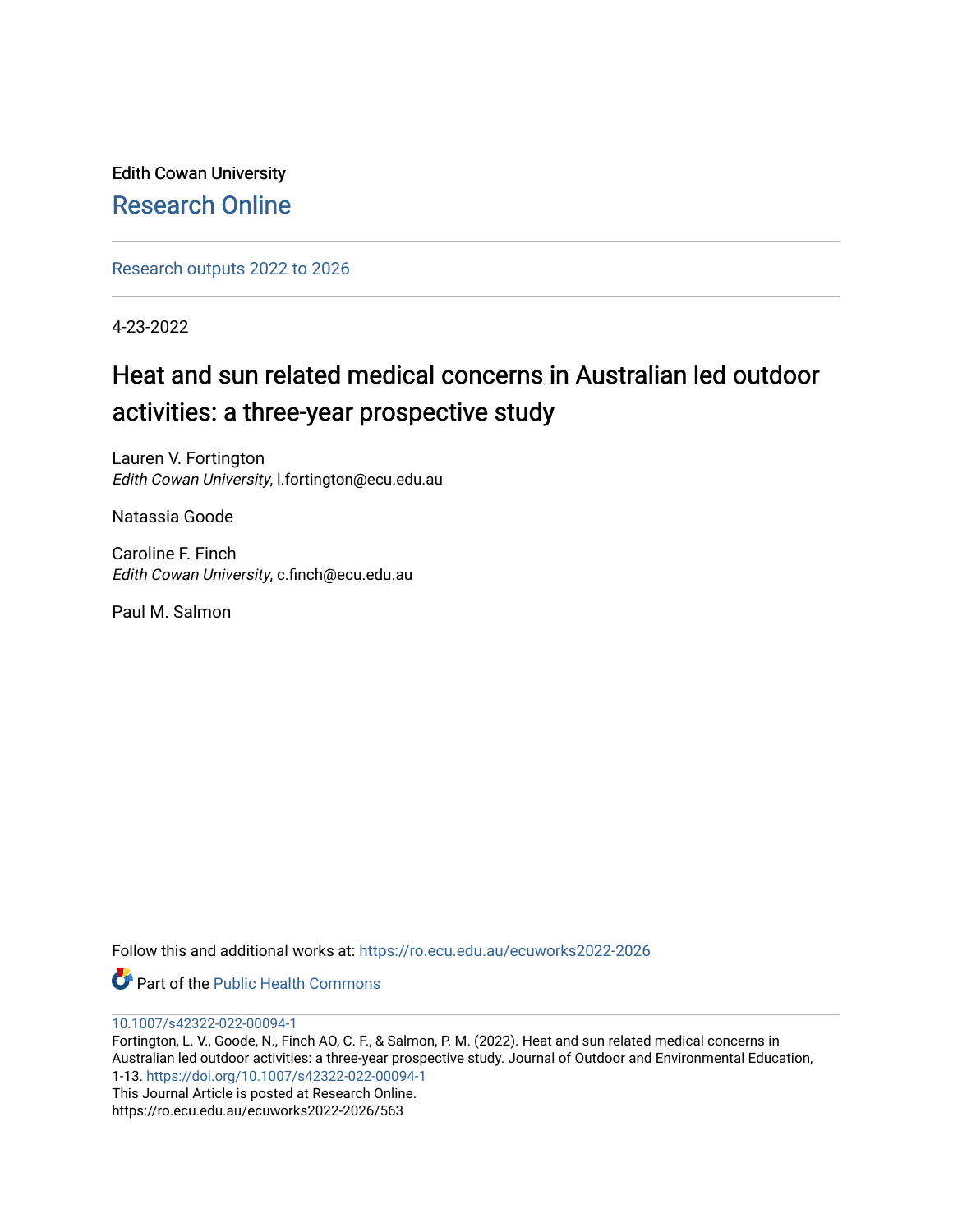**ORIGINAL PAPER**



# **Heat and sun related medical concerns in Australian led outdoor activities: a three-year prospective study**

Lauren V. Fortington<sup>1</sup> • Natassia Goode<sup>2,3</sup> [·](http://orcid.org/0000-0003-2760-9249) Caroline F. Finch AO<sup>1</sup> · **Paul M. Salmon<sup>3</sup>**

Accepted: 3 February 2022 © The Author(s) 2022

## **Abstract**

Active participation in the outdoors is benefcial for health and wellbeing. However, the impact of extreme weather, particularly heat, on safe participation is causing concern for organisations who lead these activities. Local mitigation strategies and acute management of heat- and sun-related illness (HSRI) are generally well understood by researchers and medical practitioners, however, cases continue to occur so further understanding of why this happens is required. This study aimed to identify the number, nature and contributory factors of HSRI in Australian led outdoor activities in order to seek opportunities for their prevention. This study presents a descriptive analysis of contributory factors to HSRI occurring during led outdoor activities. Cases were prospectively collected across 3 years (2014-2017) from a national Australian incident reporting system. Cases were included by identifcation of keywords linked with sun or heat exposure. From 2,015 incident cases, 48 cases were included: 25 termed heat stroke and 23 as "other adverse outcomes related to sun or heat." One in three (35%) cases occurred during outdoor walking or running, and one in four occurred while camping. A total 146 contributory factors were identifed. These factors were attributed to the activity participant (e.g. competence, decision making); equipment and resources (e.g. food/drink, dehydration); and environment (e.g. hot weather.). Mild to moderate HSRI was identifable by signs/symptoms. Contributory factors were linked to the individual participant. Potentially, these factors could be mitigated through system focused approaches. Awareness of wider responsibility for preventing HSRI should be promoted across led outdoor activities.

 $\boxtimes$  Lauren V. Fortington l.fortington@ecu.edu.au

<sup>2</sup> WorkSafe, Victoria, Australia

<sup>&</sup>lt;sup>1</sup> School of Medical and Health Sciences, Edith Cowan University, Joondalup 6027, Western Australia

<sup>&</sup>lt;sup>3</sup> Centre for Human Factors and Sociotechnical Systems, University of the Sunshine Coast, Queensland, Australia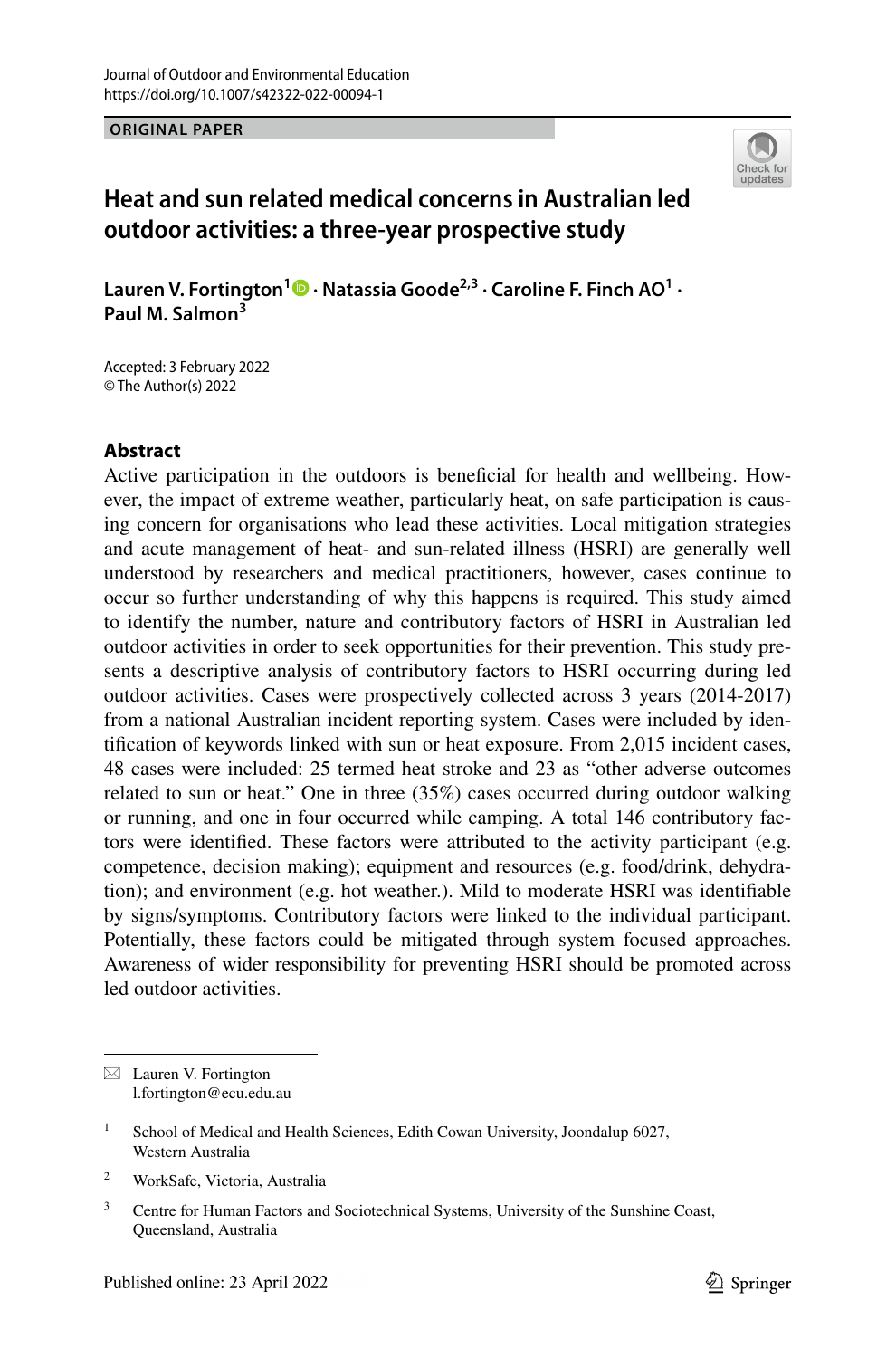**Keywords** Heat stress disorders · heat stroke · hyperthermia · prevention

## **Introduction**

Regular participation in sport and recreational activities, many of which are enjoyed outdoors, is beneficial for health and wellbeing (Dickson et al., [2008](#page-13-0)). However, outdoor activity can present a risk of adverse health events related to weather, including exposure to the sun and heat, hereafter referred to as heat illness. The challenge of heat illness is that it is not simply an extreme hot weather issue. In addition to the activity undertaken, the combination of environmentalfactors such as temperature, humidity or wind speed, and internal- or person- factors related to individual metabolic heat production, can all contribute to adverse outcomes (Lipman et al., [2019\)](#page-13-1). The impact of heat on individual health can range from feeling unwell, to dehydration or even more severe life-threatening conditions such as heat stroke (Casa et al., [2015](#page-12-0)). Local, event-level risk factors associated with exercise-related heat illness are generally well understood by experts and appropriate countermeasures are relatively straightforward to implement, such as changing the start time of events, providing extra breaks and ensuring there is adequate shade and water available for participants and spectators (Bergeron et al., [2011](#page-12-1); Lipman et al., [2019;](#page-13-1) Naughton & Carlson, [2008\)](#page-13-2). Beyond these localised, and specifc measures, there is little known about the broader, systemic risk factors and associated opportunities for mitigation in unstructured outdoor activity settings.

There is a growing interest in the impact of the environment on sport, exercise and active recreation, refected through an increasing volume of research (Gamage et al., [2020a\)](#page-13-3). Original epidemiological studies on heat illness have originated largely from the USA (Binkley et al., [2002](#page-12-2); Kerr et al., [2013](#page-13-4)) and South Africa. Research tends to be sport- or event-specific (Bahr & Reeser, [2012;](#page-12-3) Tripp et al., [2015\)](#page-13-5) focused on performance outcomes (Bongers et al., [2015\)](#page-12-4) or provides recommendations for frst aid or medical recognition and management of exertional heat illnesses (Lipman et al., [2019](#page-13-1)). For organised sport, what is known is largely derived from administrative databases wherein heat illness is reported as a secondary outcome amongst musculoskeletal injuries (Gamage et al., [2020b\)](#page-13-6). These studies are valuable for planning and management of organised sporting events and gaining specialist knowledge on individual risks, particularly in elite levels where high performance, despite high temperatures, is a key requirement. Much less is known about the prevalence and risks of heat illness in community sport and leisure activities, and specifcally, the led outdoor recreation sector. Led outdoor recreation is characterised as facilitated or instructed activities within outdoor education and recreation settings that have an associated learning goal (Salmon et al., [2010\)](#page-13-7). Such activities include bushwalking, camping, kayaking and abseiling.

Epidemiological data on the occurrence of heat illness in led outdoor activities is needed because there is an expectation of an increase in the number of hot weather days experienced globally, including in Australia (Hughes et al., [2016;](#page-13-8)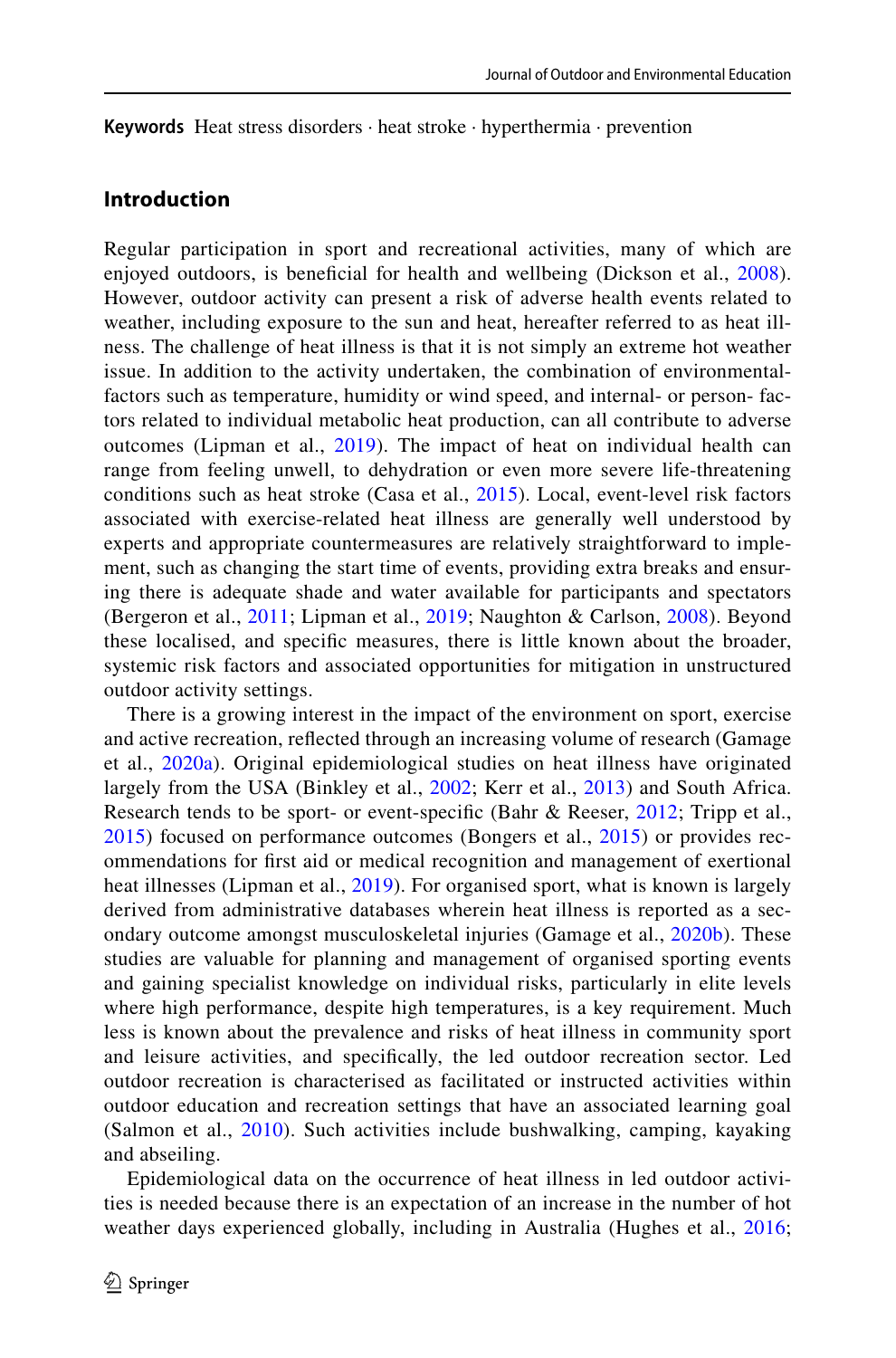Townsend et al., [2003](#page-13-9)). Therefore, activity providers need to be prepared to manage their programs and participants in hot weather. Information on how individuals, both those responsible for delivering the activity and the people who participate in them, action safety measures is also important to assist in the education and training of activity leaders. Preparation towards safe participation in the heat also needs to be balanced with continued encouragement of physical activity and the other benefts of being outdoors. Thus, this study aimed to identify the number and nature of heat illnesses reported during a three-year period of national surveillance for any adverse or near miss events in led outdoor recreation activities across Australia. The cases were analysed by key contributory factors to identify potential intervention points for early awareness and prevention of heat related health problems in outdoor activity settings.

## **Methods**

#### **Ethical approval**

The University of the Sunshine Coast Human Research Ethics Committee approved the conduct and reporting of this study (A13454).

### **Data collection**

This study draws on data from the Understanding and Preventing Led Outdoor Accidents Data System (UPLOADS) National Incident Dataset, collected between 1st June 2014 to 31st May 2017 (McLean et al., [2020](#page-13-10)). The reliability and validity of UPLOADS has been reported in detail, with the system undergoing refnement to meet satisfactory levels for users both entering and analysing the data (Finch et al., [2019](#page-13-11); Goode et al., [2017\)](#page-13-12)

Organisations who provide led outdoor activities within Australia were invited to take part in the UPLOADS project, via their national or state body and other professional association newsletters. Interested organisations nominated a senior staf member in a safety-related role to be the 'system administrator.' The administrator was responsible for undertaking training in the system, collecting and entering data, and providing training to other staff within their organisations on reporting incidents. The UPLOADS reporting tool allowed organisations to contribute anonymous incident reports into a National Incident Dataset. (McLean et al., [2020\)](#page-13-10) Organisations were also able to save the data they enter for their own records. Participation data was submitted by organisations to the research team at 3-monthly intervals using a separate spreadsheet, which were later combined.

To initiate an incident report, the supervisor (the person in charge of the activity at the time of event) entered information about the case in terms of who was involved (age, sex, role), where the event occurred (geographic location, activity) and when the event took place (time of day, season). An open-text response was completed to describe the relevant events, an incident narrative, the reporter's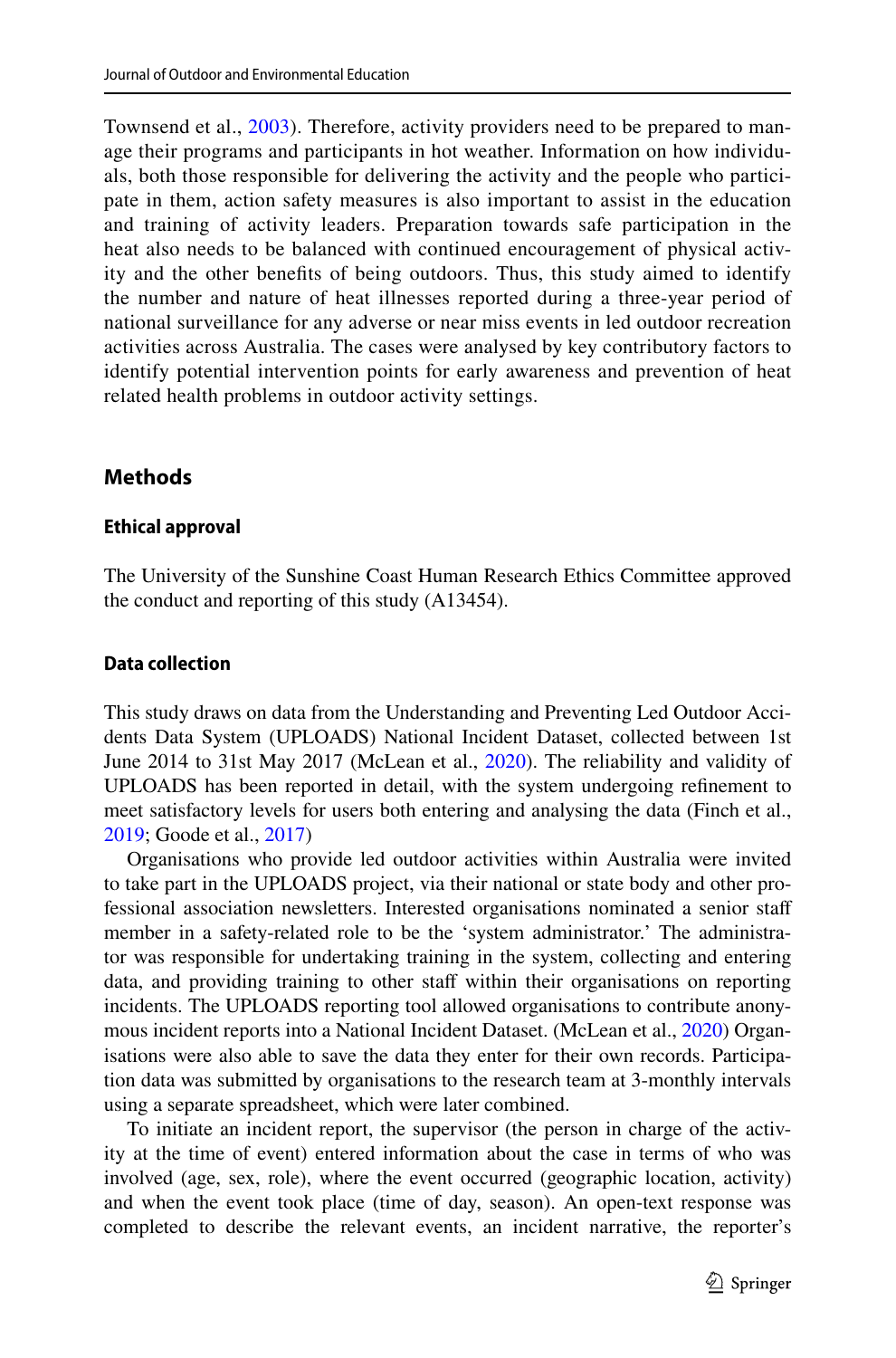explanation of what occurred, and the treatment received. A manager (the person who oversaw the activity supervisor) subsequently completed additional information on what they thought may have contributed to the event and other relevant organisation-level aspects (number of participants in event, experience of activity leaders).

Reportable events included both near misses and incidents associated with adverse outcomes, using the following defnitions:

- **Adverse outcome**. Any event resulting in a negative impact, including missing/ overdue people; equipment or environmental damage; injury; illness; fatality; or social or psychological impacts.
- **Near miss**. Any serious mishap that has the potential to cause an adverse event but fails to do so because of chance or because it is intercepted. For example, during a rock-climbing activity an instructor notices that a participant's carabineer was not locked. If the student had fallen, this may have led to a serious injury.

The severity of the outcome of the event was rated from 0 (no impact) to 6 (unsurvivable). In addition, users were asked to identify what they thought the worst likely outcome of the event for those involved could have been –in other words, if no intervention had taken place what would the worst possible outcome for the person have been given the scenario. To encourage reporting of all events (not just those considered as most serious), organisations were instructed to report any adverse outcome with an actual severity of 1 or greater and near miss with a potential severity of 2 or greater (details of which are incorporated in Table [2\)](#page-7-0). Decisions about which events were entered into UPLOADS, and the ratings of their actual and possible worst outcome rested with each organisation's nominated data administrator.

## **Data coding**

De-identifed data from all organisations were extracted from the central database. (McLean et al., [2020](#page-13-10)) Two researchers coded the qualitative data (entered as opentext narratives) by identifying and labelling the contributing factors and their relationships, using pre-defned codes. Disagreements in coding were resolved through discussion.

The coding scheme addressed two levels of influence (Goode et al., [2019\)](#page-13-13):

- Organisational or system level to describe the Australian led outdoor activity system with 14 codes for actors, artefacts and activity context (Goode et al., [2017](#page-13-12))
- Contributing factors to describe specifc contributing factors within each of the system levels, with a total of 107 codes (McLean et al., [2020\)](#page-13-10)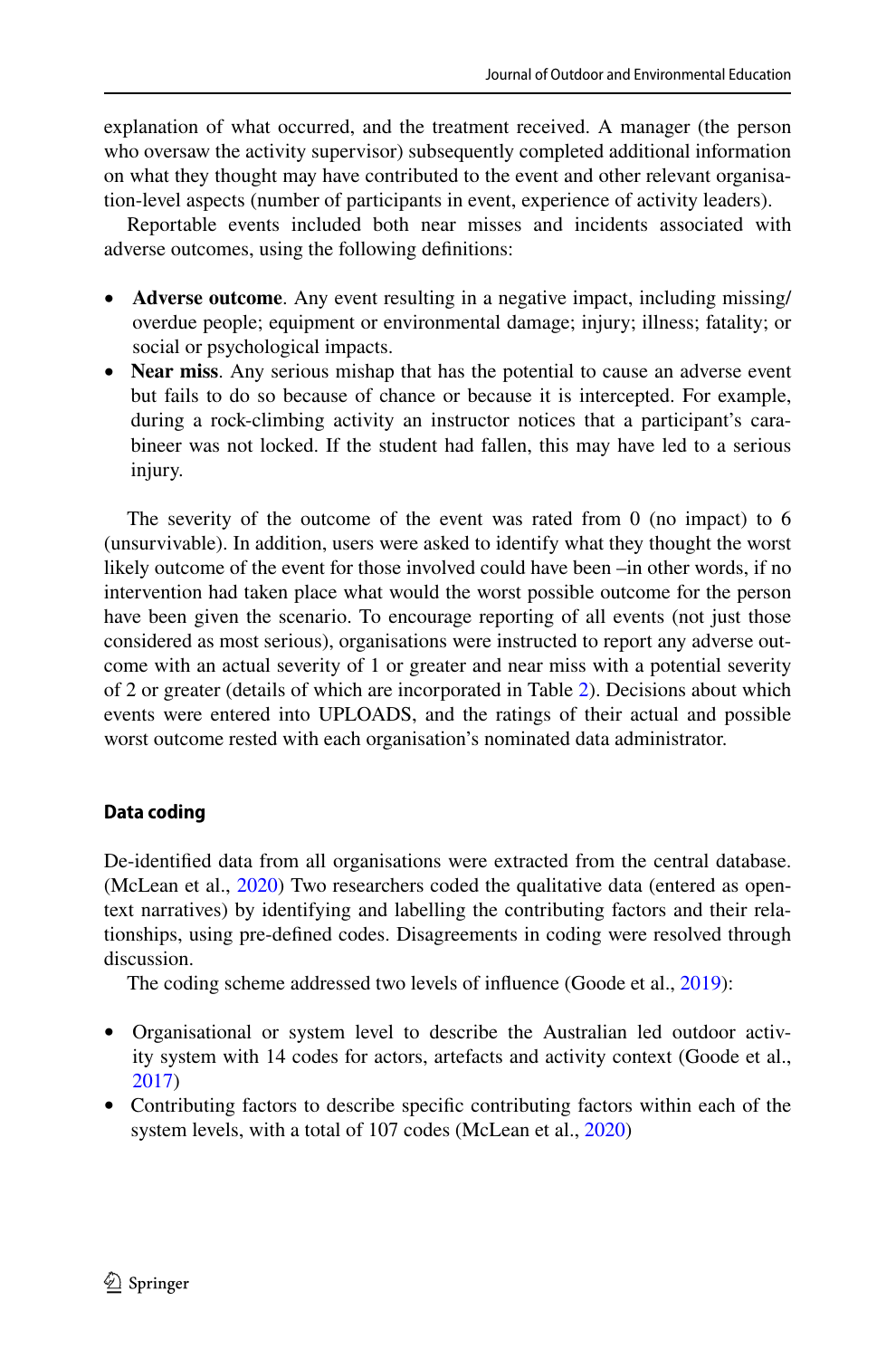## **Case identifcation**

Cases in which injuries/illness were linked to sun or heat exposure were extracted from the full dataset by searching the text narratives of the event description and outcomes. A total of 2,015 incident cases of any nature were available. The following sequential steps were used for excluding cases that were not deemed as HSRI:

- 1732 cases were first removed by narrative search (did not include "hot", "dehydr", "exhaust", "exert", "sun", "heat" and "faint" or treatment received did not include "cool in shade", "hydr", "rehydr", "powerade", "icy pole").
- 52 cases were removed because they had injuries determined to be unrelated to heat or sun exposure, specifed as: "Injury to muscle, fascia and tendon", "Superficial injury (e.g. abrasion, blister, insect bite)", "Open wound", "Dislocation, sprain and strain", "Fracture", "Crushing injury", "Toxic efects of substances chiefy nonmedicinal as to source."
- 27 cases of illness injuries determined to be unrelated to heat or sun exposure, specifcally recorded as: "Asthma", "Non-specifc fever", "Abdominal problem", "Menstrual", "Allergic reaction", "Asthma".
- 3 cases of social/psychological conditions, unrelated to heat, were removed
- 103 cases were removed following specific manual review, including the following grouped cases: 32 cases were general sickness/headache/gastro related; 28 cases were burns, scalds or blisters, linked to term heat e.g. from a fre (but not sun burn); 6 asthma/breathing related with terms of exertion (but not heat exertion); 6 head colds or wet/cold exposure with terms linked to heat or hot in the treatment of the cases. The remaining 31 cases were a mix of causes, including having insufficient data, incidents with cars/trailers, back pain and snakes in area. The reasons for these other cases being initially identifed were linked to day of week "the event happened on Sunday"), descriptions leading to event ("it was a warm and sunny day"), and the event itself ("the snake was out seeking heat/laying in sun").

After these exclusions, the 48 cases were retained for analysis.

## **Data analysis**

Data were managed in Excel and Stata (version 15.1), with the *strpos* function used to identify words/terms within the text string variable narratives. Descriptive analyses (n, %) were presented for case characteristics (age, sex, role, activity) and severity of heat illness (actual and potential). Organisational (system) level and contributory factors were summarised and presented in tabular format, with text narrative descriptive examples provided (reworded to remove identifying information.)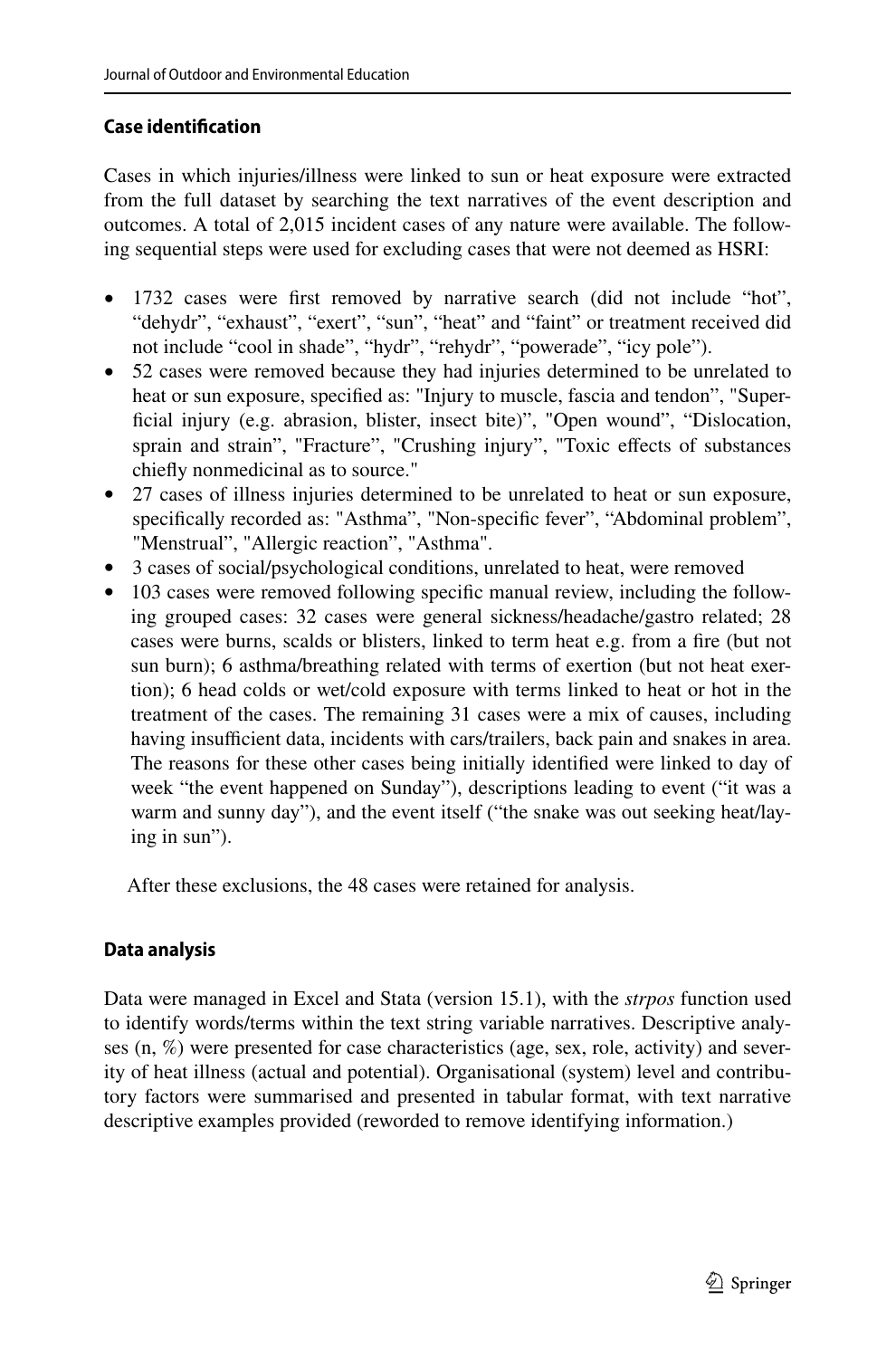| Variable                 | n  | %     |
|--------------------------|----|-------|
| Age                      |    |       |
| Child                    | 27 | 56.3% |
| Adult                    | 6  | 12.5% |
| Unknown                  | 15 | 31.3% |
| Role                     |    |       |
| Participant              | 34 | 70.8% |
| Other                    | 8  | 16.7% |
| Missing                  | 6  | 12.5% |
| <b>Sex</b>               |    |       |
| Male                     | 17 | 35.4% |
| Female                   | 22 | 45.8% |
| Missing                  | 9  | 18.8% |
| Activity                 |    |       |
| Walking/running outdoors | 17 | 35.4% |
| Camping tents            | 12 | 25.0% |
| River activities         | 5  | 10.4% |
| Other, mixed*            | 14 | 29.2% |

\*Other mixed includes those activities where there were fewer than 5 cases ("Archery" "Caving" "Residential camps" "Survival" "Travelling" "Curriculum based activities" and "Ocean activities")

# **Results**

## **Characteristics of cases**

<span id="page-6-0"></span>**Table 1** Descriptive information on 48 cases of sun/heat related illness in led outdoor activities

Of the 48 cases of HRI were identifed for inclusion in analysis, 25 were specifed as being heat stroke and 23 cases were coded as "other adverse outcomes related to sun or heat." Most cases  $(n=43)$  were reported as adverse events and five were near miss events. Table [1](#page-6-0) presents basic demographic data of those impacted by HRI. Most cases were children, in a participant role, and there was a mix of males and females impacted. Most cases (35%) occurred during outdoor walking or running, with a further 25% reported as occurring while camping. Most cases (69%) were minor in nature, with the potential severity identifed as being moderate (58%) (Table [2\)](#page-7-0).

## **Organisational and contributory factors**

Across the 48 cases, 146 contributory factors were assigned (range 0-3 per event) across 6 organisational levels (Table [3](#page-8-0)). The most frequent noted organisational levels were the activity participant (total of 47 contributory factors), activity environment (46 contributory factors) and activity equipment and resources (44 contributory factors). The remaining nine contributory factors were spread across three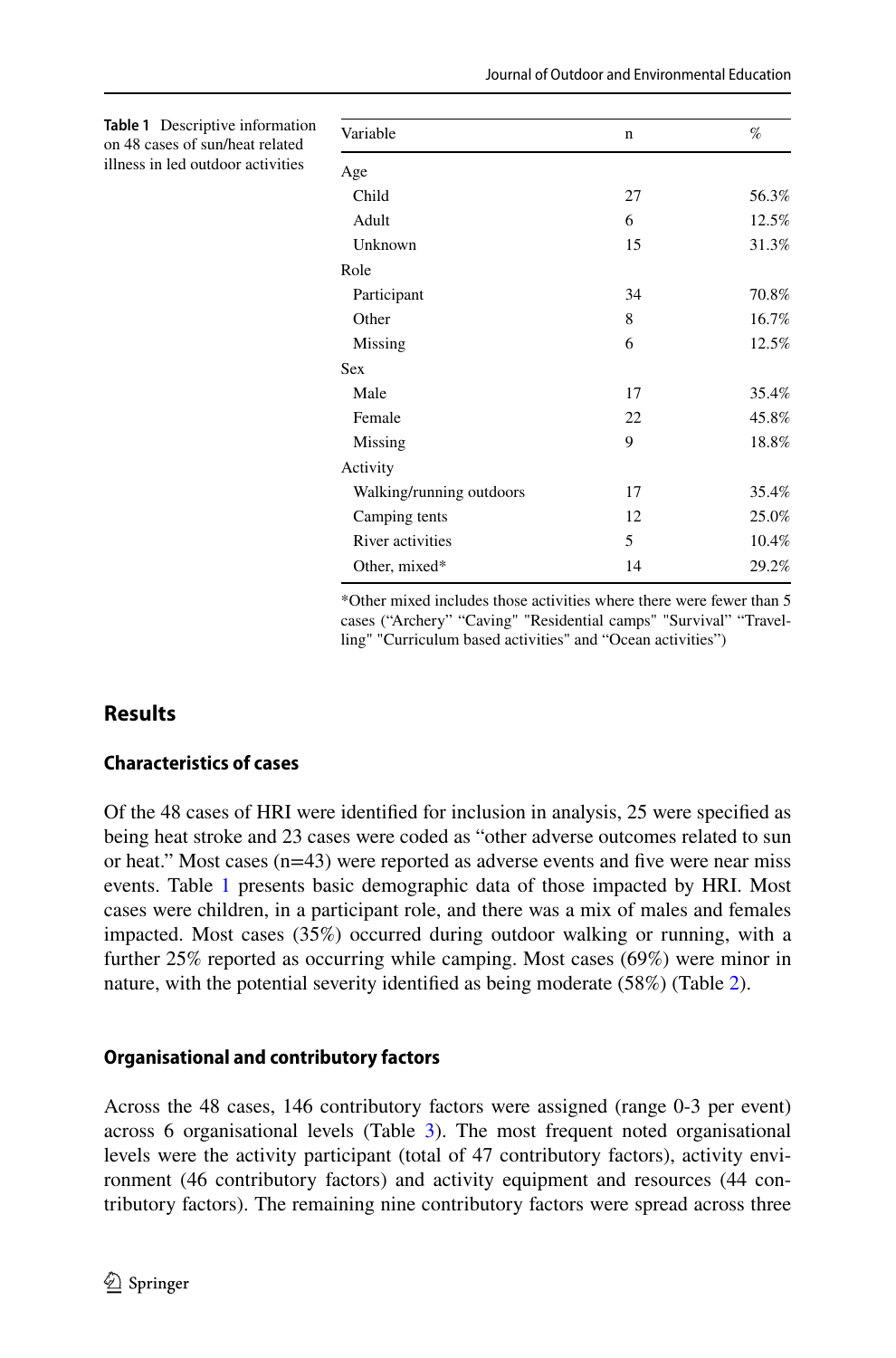|         |                       | Table 2 Actual and potential severity ratings for 48 cases of HRI                                                    |                                                                                                                                           |                             |                                |
|---------|-----------------------|----------------------------------------------------------------------------------------------------------------------|-------------------------------------------------------------------------------------------------------------------------------------------|-----------------------------|--------------------------------|
|         |                       | Severity rating Actual severity definition                                                                           | Potential severity definition                                                                                                             | severity<br>Actual<br>score | Potential<br>severity<br>score |
|         | 0 No impact           | Requires no treatment                                                                                                | An incident where the potential outcome has a negligible<br>consequence                                                                   |                             |                                |
|         | Minor                 | Requires localised care (non-evacuation) with short term<br>effects                                                  | An incident where the potential outcome to risks has a low<br>consequence                                                                 | 33                          |                                |
|         | Moderate              | Requires ongoing care (localised or external, i.e. evac or<br>not) with short to medium term effects                 | An incident where the potential outcome to risks can cause<br>moderate injuries or illnesses                                              |                             | 28                             |
|         | Serious               | Requires timely external care (evacuation) with medium to<br>long term effects                                       | tered is such that it may cause major irreversible damage<br>An incident where the potential outcome to risks encoun-<br>or threaten life |                             |                                |
|         | Severe                | Requires urgent emergency assistance with long term effects An incident where the potential outcome to risks encoun- | tered is certain death                                                                                                                    |                             | N                              |
|         | Critical              | Requires urgent emergency assistance with serious ongoing Not applicable<br>m effects<br>long-ter                    |                                                                                                                                           |                             |                                |
| $\circ$ | Unsurvivable Fatality |                                                                                                                      | Not applicable                                                                                                                            |                             | N                              |

<span id="page-7-0"></span>Table 2 Actual and potential severity ratings for 48 cases of HRI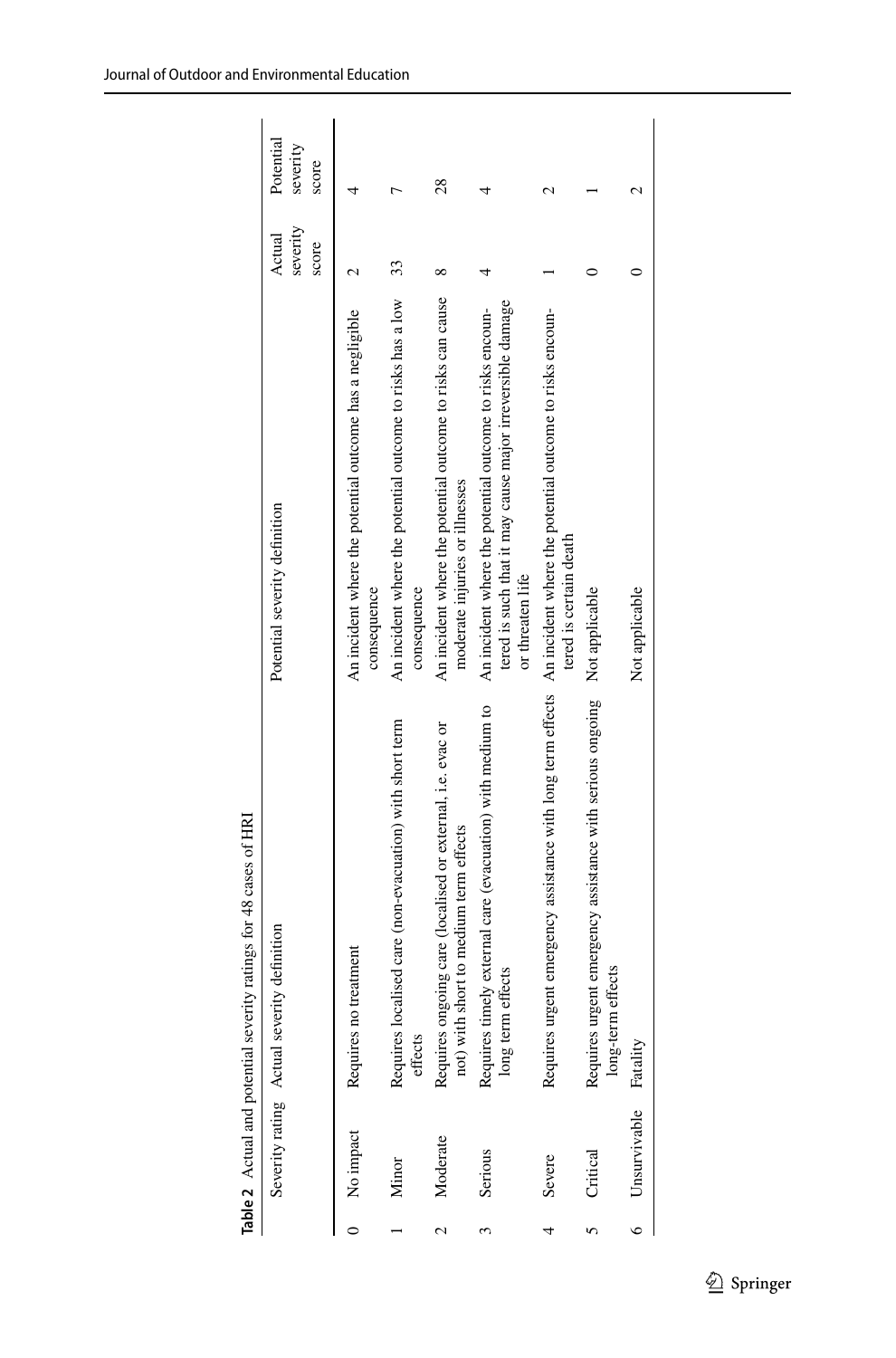| <b>LEVEL</b><br>%<br>n<br><b>Specific factor</b><br><b>ACTIVITY ENVIRONMENT</b><br>Weather conditions<br>29<br>19.9<br>Hot weather<br>17<br>11.6<br><b>ACTIVITY PARTICIPANT</b><br>$\overline{c}$<br>Compliance with procedures, violations & unsafe acts<br>1.4<br>15<br>Experience & competence<br>10.3<br>7<br>Judgement and decision-making<br>4.8<br>Mental and physical condition<br>6<br>4.1<br>$\mathbf{1}$<br>0.7<br>Allergic reaction<br>Planning & preparation for activity, trip<br>1<br>0.7<br>Equipment<br>$\mathbf{1}$<br>0.7<br>Situation awareness<br>4.8<br>7<br>Awareness of environment<br>5<br>3.4<br>$\overline{c}$<br>Inattention<br>1.4<br><b>ACTIVITY EQUIPMENT AND RESOURCES</b><br>Documentation<br>1<br>0.7<br>$\overline{4}$<br>2.8<br>Equipment, clothing and Personal Protective Equipment<br>Food & drink<br>24<br>16.4<br>Dehydration<br>13<br>8.9<br>Medication<br>$\overline{c}$<br>1.4<br><b>ACTIVITY LEADER</b><br>Communication, instruction & demonstration<br>2.1<br>3<br>Judgement and decision making<br>0.7<br>$\mathbf{1}$<br>Supervision and leadership of activity<br>3<br>2.1 |
|------------------------------------------------------------------------------------------------------------------------------------------------------------------------------------------------------------------------------------------------------------------------------------------------------------------------------------------------------------------------------------------------------------------------------------------------------------------------------------------------------------------------------------------------------------------------------------------------------------------------------------------------------------------------------------------------------------------------------------------------------------------------------------------------------------------------------------------------------------------------------------------------------------------------------------------------------------------------------------------------------------------------------------------------------------------------------------------------------------------------------|
|                                                                                                                                                                                                                                                                                                                                                                                                                                                                                                                                                                                                                                                                                                                                                                                                                                                                                                                                                                                                                                                                                                                              |
|                                                                                                                                                                                                                                                                                                                                                                                                                                                                                                                                                                                                                                                                                                                                                                                                                                                                                                                                                                                                                                                                                                                              |
|                                                                                                                                                                                                                                                                                                                                                                                                                                                                                                                                                                                                                                                                                                                                                                                                                                                                                                                                                                                                                                                                                                                              |
|                                                                                                                                                                                                                                                                                                                                                                                                                                                                                                                                                                                                                                                                                                                                                                                                                                                                                                                                                                                                                                                                                                                              |
|                                                                                                                                                                                                                                                                                                                                                                                                                                                                                                                                                                                                                                                                                                                                                                                                                                                                                                                                                                                                                                                                                                                              |
|                                                                                                                                                                                                                                                                                                                                                                                                                                                                                                                                                                                                                                                                                                                                                                                                                                                                                                                                                                                                                                                                                                                              |
|                                                                                                                                                                                                                                                                                                                                                                                                                                                                                                                                                                                                                                                                                                                                                                                                                                                                                                                                                                                                                                                                                                                              |
|                                                                                                                                                                                                                                                                                                                                                                                                                                                                                                                                                                                                                                                                                                                                                                                                                                                                                                                                                                                                                                                                                                                              |
|                                                                                                                                                                                                                                                                                                                                                                                                                                                                                                                                                                                                                                                                                                                                                                                                                                                                                                                                                                                                                                                                                                                              |
|                                                                                                                                                                                                                                                                                                                                                                                                                                                                                                                                                                                                                                                                                                                                                                                                                                                                                                                                                                                                                                                                                                                              |
|                                                                                                                                                                                                                                                                                                                                                                                                                                                                                                                                                                                                                                                                                                                                                                                                                                                                                                                                                                                                                                                                                                                              |
|                                                                                                                                                                                                                                                                                                                                                                                                                                                                                                                                                                                                                                                                                                                                                                                                                                                                                                                                                                                                                                                                                                                              |
|                                                                                                                                                                                                                                                                                                                                                                                                                                                                                                                                                                                                                                                                                                                                                                                                                                                                                                                                                                                                                                                                                                                              |
|                                                                                                                                                                                                                                                                                                                                                                                                                                                                                                                                                                                                                                                                                                                                                                                                                                                                                                                                                                                                                                                                                                                              |
|                                                                                                                                                                                                                                                                                                                                                                                                                                                                                                                                                                                                                                                                                                                                                                                                                                                                                                                                                                                                                                                                                                                              |
|                                                                                                                                                                                                                                                                                                                                                                                                                                                                                                                                                                                                                                                                                                                                                                                                                                                                                                                                                                                                                                                                                                                              |
|                                                                                                                                                                                                                                                                                                                                                                                                                                                                                                                                                                                                                                                                                                                                                                                                                                                                                                                                                                                                                                                                                                                              |
|                                                                                                                                                                                                                                                                                                                                                                                                                                                                                                                                                                                                                                                                                                                                                                                                                                                                                                                                                                                                                                                                                                                              |
|                                                                                                                                                                                                                                                                                                                                                                                                                                                                                                                                                                                                                                                                                                                                                                                                                                                                                                                                                                                                                                                                                                                              |
|                                                                                                                                                                                                                                                                                                                                                                                                                                                                                                                                                                                                                                                                                                                                                                                                                                                                                                                                                                                                                                                                                                                              |
|                                                                                                                                                                                                                                                                                                                                                                                                                                                                                                                                                                                                                                                                                                                                                                                                                                                                                                                                                                                                                                                                                                                              |
|                                                                                                                                                                                                                                                                                                                                                                                                                                                                                                                                                                                                                                                                                                                                                                                                                                                                                                                                                                                                                                                                                                                              |
|                                                                                                                                                                                                                                                                                                                                                                                                                                                                                                                                                                                                                                                                                                                                                                                                                                                                                                                                                                                                                                                                                                                              |
|                                                                                                                                                                                                                                                                                                                                                                                                                                                                                                                                                                                                                                                                                                                                                                                                                                                                                                                                                                                                                                                                                                                              |
|                                                                                                                                                                                                                                                                                                                                                                                                                                                                                                                                                                                                                                                                                                                                                                                                                                                                                                                                                                                                                                                                                                                              |
| <b>SUPERVISORS, FIELD MANAGER</b>                                                                                                                                                                                                                                                                                                                                                                                                                                                                                                                                                                                                                                                                                                                                                                                                                                                                                                                                                                                                                                                                                            |
| Activity or program design<br>$\mathbf{1}$<br>0.7                                                                                                                                                                                                                                                                                                                                                                                                                                                                                                                                                                                                                                                                                                                                                                                                                                                                                                                                                                                                                                                                            |
| <b>PARENTS &amp; CARERS</b>                                                                                                                                                                                                                                                                                                                                                                                                                                                                                                                                                                                                                                                                                                                                                                                                                                                                                                                                                                                                                                                                                                  |
| $\mathbf{1}$<br>0.7<br>Communication                                                                                                                                                                                                                                                                                                                                                                                                                                                                                                                                                                                                                                                                                                                                                                                                                                                                                                                                                                                                                                                                                         |
| <b>OTHER ORGANISATION LEVELS (no factors identified)</b>                                                                                                                                                                                                                                                                                                                                                                                                                                                                                                                                                                                                                                                                                                                                                                                                                                                                                                                                                                                                                                                                     |
| REGULATORY BODIES & PROFESSIONAL ASSOCIATIONS<br>$\theta$                                                                                                                                                                                                                                                                                                                                                                                                                                                                                                                                                                                                                                                                                                                                                                                                                                                                                                                                                                                                                                                                    |
| $\Omega$<br><b>SCHOOLS</b>                                                                                                                                                                                                                                                                                                                                                                                                                                                                                                                                                                                                                                                                                                                                                                                                                                                                                                                                                                                                                                                                                                   |
| LOCAL AREA GOVERNMENT<br>$\mathbf{0}$                                                                                                                                                                                                                                                                                                                                                                                                                                                                                                                                                                                                                                                                                                                                                                                                                                                                                                                                                                                                                                                                                        |
| $\Omega$<br>HIGHER-LEVEL MANAGEMENT                                                                                                                                                                                                                                                                                                                                                                                                                                                                                                                                                                                                                                                                                                                                                                                                                                                                                                                                                                                                                                                                                          |
| OTHER PEOPLE IN ACTIVITY ENVIRONMENT (NOT IN ACTIVITY GROUP)<br>$\mathbf{0}$                                                                                                                                                                                                                                                                                                                                                                                                                                                                                                                                                                                                                                                                                                                                                                                                                                                                                                                                                                                                                                                 |
| <b>ACTIVITY GROUP FACTORS</b><br>$\mathbf{0}$                                                                                                                                                                                                                                                                                                                                                                                                                                                                                                                                                                                                                                                                                                                                                                                                                                                                                                                                                                                                                                                                                |
| OTHER PEOPLE IN ACTIVITY GROUP (NOT ACTIVELY PARTICIPATING)<br>$\Omega$                                                                                                                                                                                                                                                                                                                                                                                                                                                                                                                                                                                                                                                                                                                                                                                                                                                                                                                                                                                                                                                      |

<span id="page-8-0"></span>Table 3 Organisational level and specific factors identified as contributory to sun/heat cases (n=146 fac $t = \frac{1}{2}$ 

organisational levels, namely activity leader, supervisors/feld manager and parents/ carers.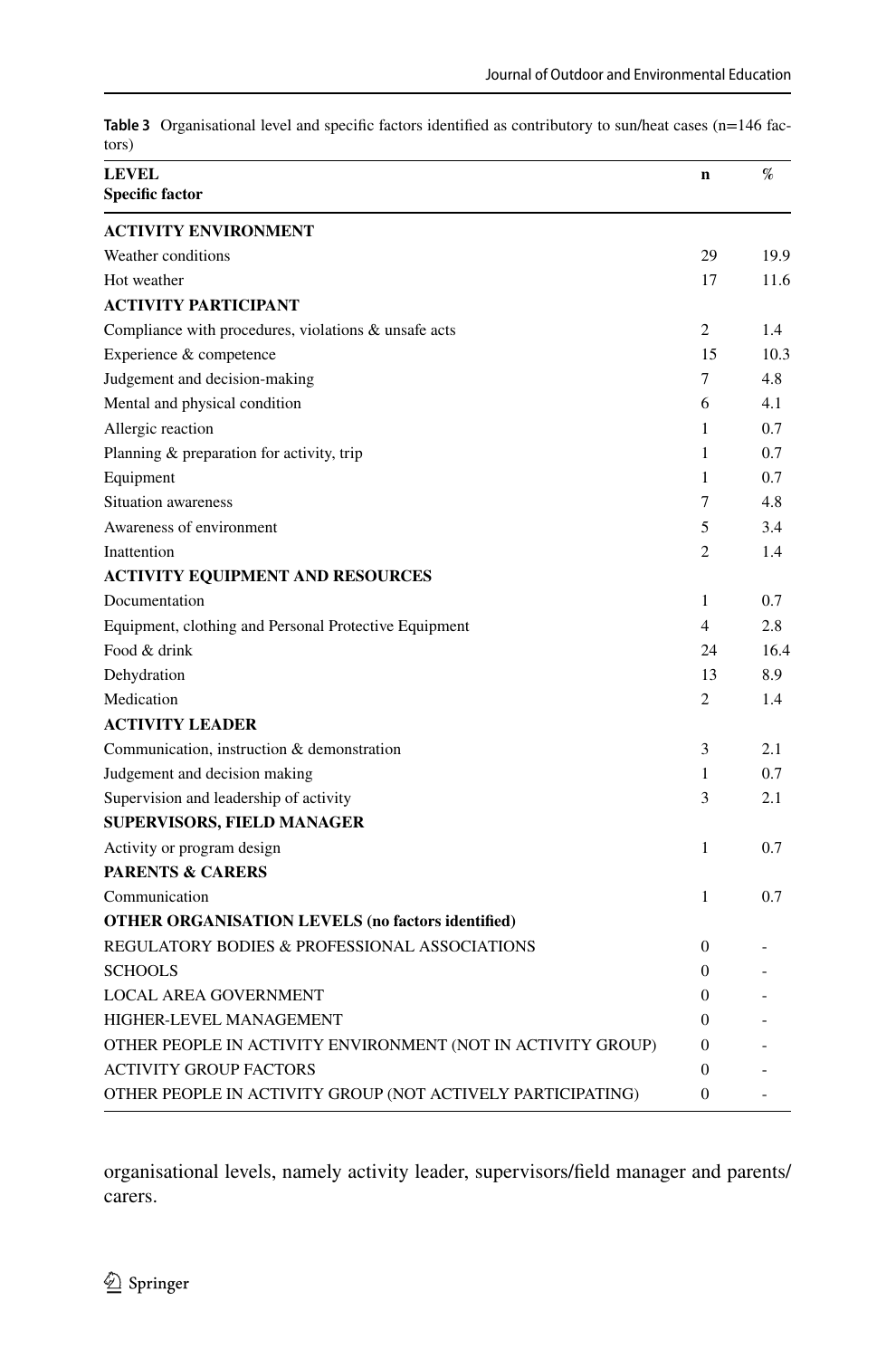At the activity-participant level, the main contributory factors were "experience and competence" (32% of cases in this level), *"*judgement and decision making" (15%), "situation awareness" (15%), "mental and physical condition" (13%) and "awareness of environment" (11%*)*. At the activity-environment level, the main contributory factors were weather conditions (63%) and hot weather (37%), while for activity-equipment and resources level, the specifc descriptors were food and drink (55%) and dehydration (30%). Example of the key points from text narrative describing the relevant events were as follows:

- Hot weather, unusual activity levels and low fuid intake led to dehydration and headaches
- Must not have re-applied sunscreen between breaks even though the participant was told to apply.
- Dehydration due to weather and inexperience
- The principle cause is listed as failure to apply sunscreen, constituting lack of preparation.
- Headache caused by unusual physical activity on a hot day where fluid intake was low.
- Participant was feeling unwell at the end of the day and complaining of a headache. On questioning it was discovered they had not consumed an appropriate amount of water during the day.
- The parents observed that such an incident was "not unusual" and that the participant had nosebleeds before. This was not mentioned in the participant's medical consent form.

No contributory factors were recorded across the following organisational levels:

- Regulatory bodies & professional associations
- Schools
- Local area government
- Higher-level management
- Other people in activity environment (not in activity group)
- Activity group factors
- Other people in activity group (not actively participating)

# **Discussion**

Heat-related illness is becoming a greater concern in Australia with higher day and night temperatures experienced during the summer months and an increasing number of extreme heat days. (Bureau of Meteorology & Commonwealth Scientifc and Industrial Research Organisation (CSIRO), [2018\)](#page-12-5) Alongside the positive push for populations to be more physically active, the challenging environmental extremes in which activities occur needs to be considered. Drawing on data from a prospective collection of incidents in Australian led outdoor activities, this study presents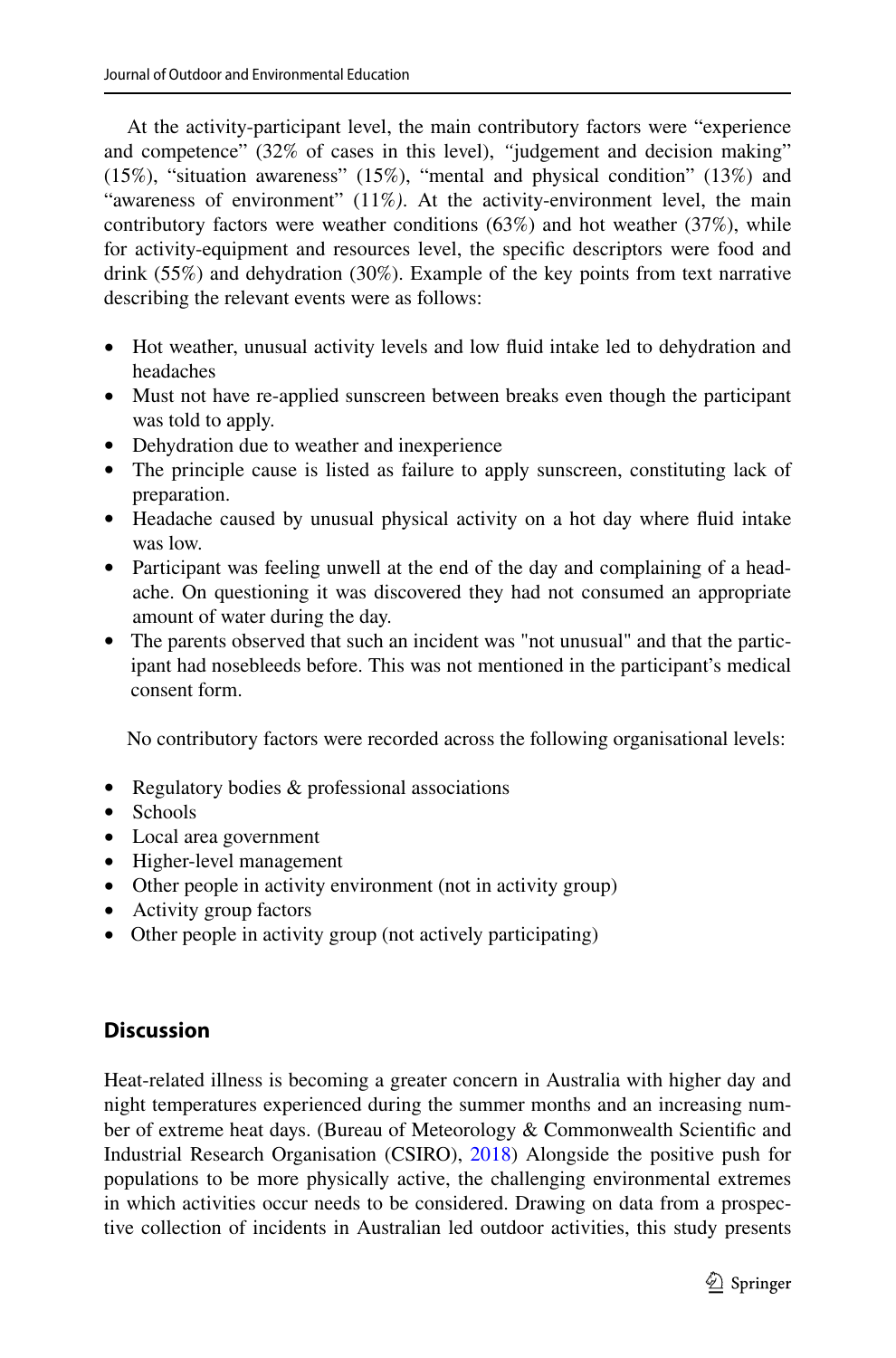important new understanding of mild to moderate cases of HSRI that are useful to inform safe participation.

There were 43 incidents of HSRI and fve near misses from a database of 2,015 events (HSRI  $= 2.4\%$  of all cases,  $n=48$ ). Although there were relatively few cases and most were of a minor severity, half of the cases had the potential to be more severe, according to the submitted reports submitted by the led-outdoor activity providers. It is important to understand what contributed to these minor-moderate HSRI cases because there is currently very little published data available. (Gamage et al., [2020a](#page-13-3)) Understanding the situations and conditions under which HSRI develops provides important insight for intervention points to prevent deterioration in active populations.

The reported contributory factors in this study, presented in Table [3](#page-8-0), refected a more historical viewpoint of reductionist incident causation. (Goode et al., [2019](#page-13-13)) No event was found in our data that linked to any organisational level of government, local council or professional bodies. Rather, events were most commonly linked to localised factors of the activity-environment and activity-resources, specifcally weather conditions / hot weather and dehydration / food and drink. One reason for the reporting of the more localised and direct contributory factors could be the activity providers' familiarity with these factors but this was not able to be assessed.

Most cases involved children. Children are at particular risk of heat illness as they are less able to self-regulate their body temperatures and risk exposures in terms of, for example, adequate preparation and hydration. (Bergeron et al., [2011\)](#page-12-1). Dehydration and intake of food/drink could be better identifed as system-level factors as children are reliant on leadership of those delivering their activities to ensure this is well managed on their behalf. For example, a study of junior cricketers in Sri Lanka found that because children were not aware of risks associated with heat and humidity, responsibility needs to fall to support staff (e.g. coaches, teachers, parents) and competition management (e.g. umpires, match officials) to monitor players and initiate appropriate countermeasures. (Gamage et al., [2019\)](#page-13-14) Such measures could include provision of physical resources such as water and other hydration fuids, ice, cold towels, and shade as well as enforcement of breaks and use of sunscreen. In general activity settings, government and sports/recreation agencies are well positioned to provide new resources and policies, including specifcation of mitigation strategies for extreme weather and participants at risk (Chalmers et al., [2020;](#page-12-6) Gamage et al., [2020b\)](#page-13-6). While of course it is not possible to control the weather and conditions, the led outdoor activity sector can ensure safety for its participants through strong leadership that understands injury risks and enforces safe practices. It is essential that trip leaders understand their participants may not be proactive towards heat protection and sun smart measures. These safety practices should be reinforced at regular moments throughout the trip.

The accuracy and completeness of the data presented here in terms of contributory factor identifcation and incident severity ratings are potentially limited by the practices of those who entered the data. Formal training, as well as supporting data entry and coding guidelines, were provided to all of the participating organisations and their nominated UPLOADS data managers in an attempt to minimise diferences in reporting practices. However, it is possible that not all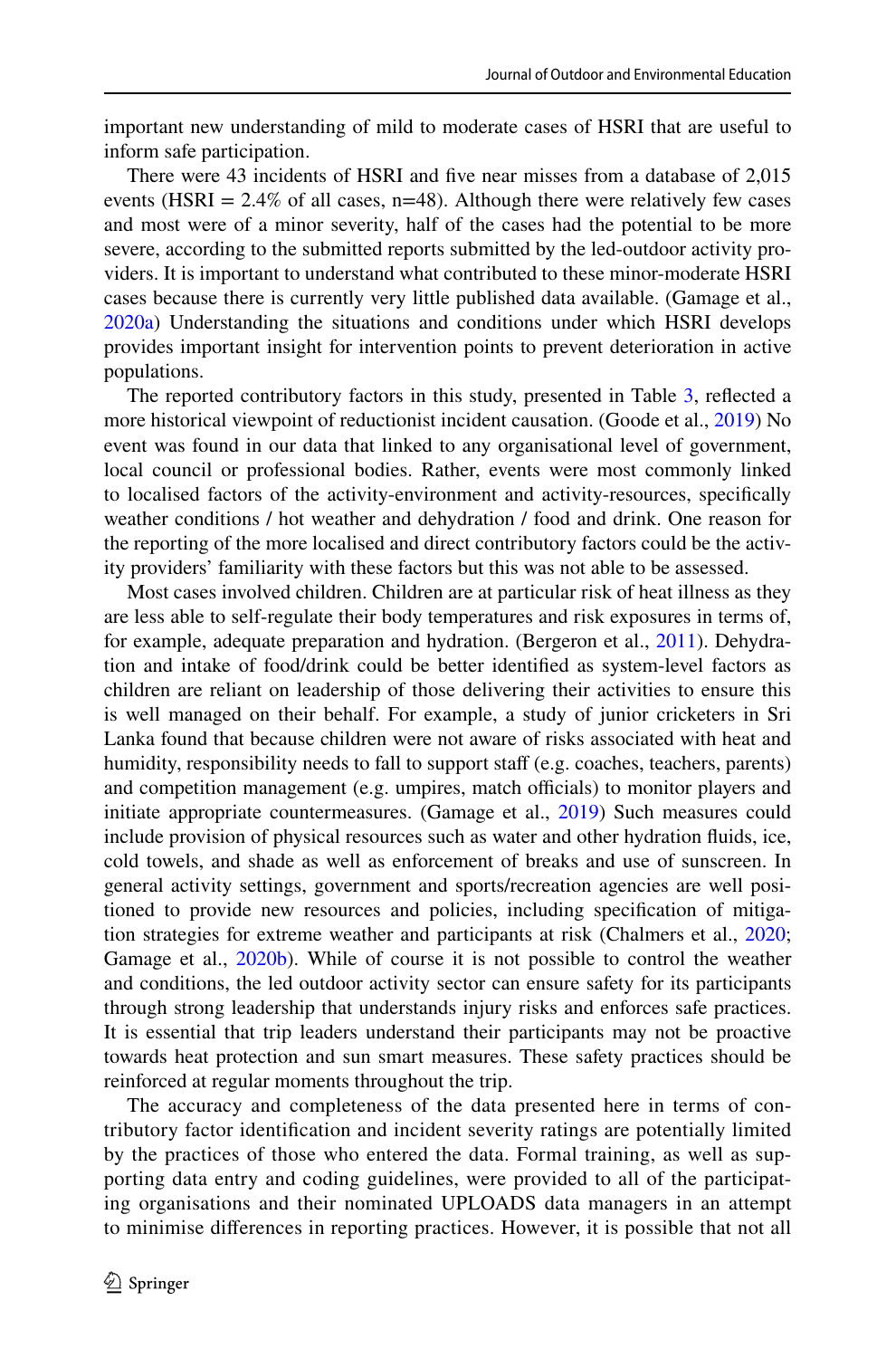contributory factors were identifed by the trip leaders who entered the data and some may have not selected data options that might have related to their actions suggesting that factors like their supervision of children may not have been optimal in terms of sun smart and hydration practices. In such cases, the prevalence of such contributory factors reported here might be lower than the actual case and this could have been exacerbated by the reliance on data reports from one person only. The quality of the data collected through UPLOADS has previously been commented McLean et al., [2020](#page-13-15)) in relation to the absence of reporting some contributory factors from the dataset. A process of continuous improvement to the UPLOADS system and its report structures was implemented so as to improve data quality over time (Finch et al., [2019](#page-13-11)).

There is no clinical validation of the information entered to the UPLOADS system so diagnoses provide insight to the presenting problems but without confrmation of diagnoses. In this study, half of the cases were described in the dataset as "heat stroke." Medically, heat stroke is the most severe of heat illnesses, with central nervous system dysfunction when core body temperature surpasses 40.5°C.(Casa et al., [2005\)](#page-12-7) Heat stroke can result in death if not identifed for critical care procedures to be enacted rapidly. Reporting the mild and moderate signs and symptoms of cases in this database as heat stroke will not impact the outcome for the cases involved. However, if reported as such, these cases could portray a much more serious risk from events than is experienced. The need for consistent terminology has been raised in previous research (Gamage et al., [2020a](#page-13-3); McMahon et al., [2021](#page-13-15)), with our study further reinforcing the importance of this for improved accuracy in reporting participation risk. The 2019 Update in *Wilderness Medical Society Practice Guidelines for the Prevention and Treatment of Heat Illness* provides defnitions of heat illnesses that could form a strong start point for the sector to operationalise for laypersons to apply when entering data to an incident reporting system. (Lipman et al., [2019\)](#page-13-1)

A strength of this study was the prospectively collected data across a threeyear period. However, the focus of reporting was not specifc for HSRI. Cases are reported by activity providers, without medical qualifcations thereby limiting our ability to provide defnitive conclusions on the severity and inclusion of cases relating to HSRI. Further, the data was extracted from a national database that was in its frst years of use and was not inclusive of all activities or providers nor was it geographically representative for all Australian States and Territories.

## **Conclusion**

This study presents a range of factors contributing to 48 reported cases of heat and sun related illness in led outdoor activities. Cases were mostly mild to moderate in nature with contributory factors largely attributed to the individual choices and behaviours. Many included cases were in children where individual responsibility is difficult to intervene or enforce. Stronger awareness of the potential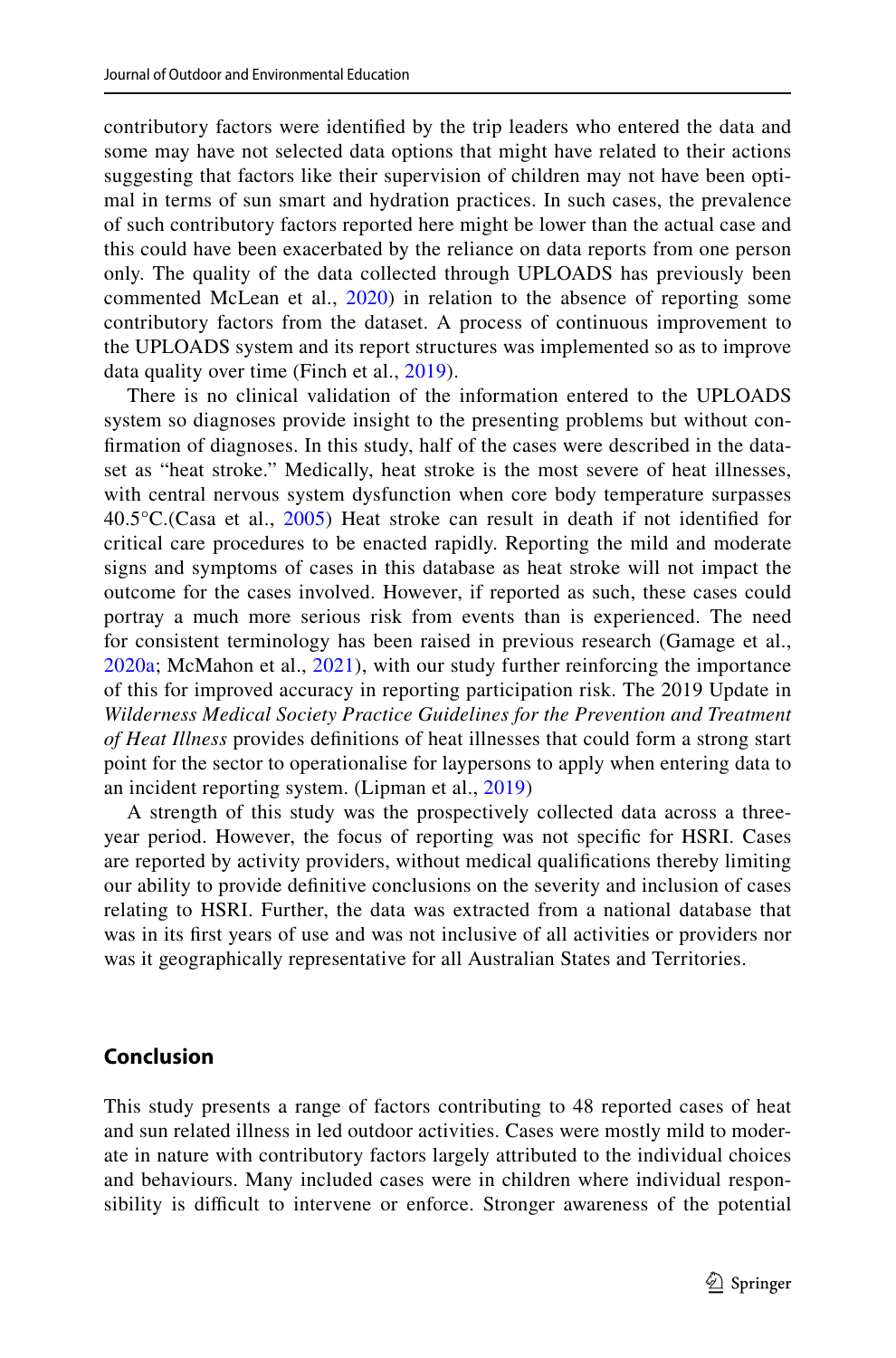## infuence that organisational and policy level interventions can have is suggested as an additional point of intervention for prevention of HSRI in this setting.

**Funding** This project was supported by funding from the Australia Research Council (ARC) in partnership with Australian Camps Association, Outdoor Council of Australia, The Outdoor Education Group, Sport and Recreation Victoria, Victorian YMCA Accommodation Services Pty Ltd, Outdoors Victoria, Outdoor Recreation Industry Council (Outdoors NSW), Outdoors WA, Outdoors South Australia, Queensland Outdoor Recreation Federation, Wilderness Escape Outdoor Adventures, Venture Corporate Recharge, and Christian Venues Association (LP150100287). Open Access funding enabled and organized by CAUL and its Member Institutions.

#### **Declaration**

#### **Confict of interest** None declared

**Open Access** This article is licensed under a Creative Commons Attribution 4.0 International License, which permits use, sharing, adaptation, distribution and reproduction in any medium or format, as long as you give appropriate credit to the original author(s) and the source, provide a link to the Creative Commons licence, and indicate if changes were made. The images or other third party material in this article are included in the article's Creative Commons licence, unless indicated otherwise in a credit line to the material. If material is not included in the article's Creative Commons licence and your intended use is not permitted by statutory regulation or exceeds the permitted use, you will need to obtain permission directly from the copyright holder. To view a copy of this licence, visit [http://creativecommons.org/licen](http://creativecommons.org/licenses/by/4.0/) [ses/by/4.0/](http://creativecommons.org/licenses/by/4.0/).

## **References**

- <span id="page-12-3"></span>Bahr, R., & Reeser, J. C. (2012). New guidelines are needed to manage heat stress in elite sports – The Fédération Internationale de Volleyball (FIVB) Heat Stress Monitoring Programme. *British Journal of Sports Medicine, 46*(11), 805–809. <https://doi.org/10.1136/bjsports-2012-091102>
- <span id="page-12-1"></span>Bergeron, M. F., Devore, C., Rice, S. G., & Council on sports, m., ftness, & council on school, h. (2011). Policy Statement--Climatic Heat Stress and Exercising Children and Adolescents. *Pediatrics, 128*(3), e741–e747.<https://doi.org/10.1542/peds.2011-1664>
- <span id="page-12-2"></span>Binkley, H. M., Beckett, J., Casa, D. J., Kleiner, D. M., & Plummer, P. E. (2002). National Athletic Trainers' Association Position Statement: Exertional Heat Illnesses. *Journal of Athletic Training, 37*(3), 329–343.
- <span id="page-12-4"></span>Bongers, C. C. W. G., Thijssen, D. H. J., Veltmeijer, M. T. W., Hopman, M. T. E., & Eijsvogels, T. M. H. (2015). Precooling and percooling (cooling during exercise) both improve performance in the heat: a meta-analytical review. *British Journal of Sports Medicine, 49*(6), 377–384. [https://doi.org/](https://doi.org/10.1136/bjsports-2013-092928) [10.1136/bjsports-2013-092928](https://doi.org/10.1136/bjsports-2013-092928)
- <span id="page-12-5"></span>Bureau of Meteorology, & Commonwealth Scientifc and Industrial Research Organisation (CSIRO). (2018). *State of the Climate 2018*. [https://www.csiro.au/en/research/environmental-impacts/climate](https://www.csiro.au/en/research/environmental-impacts/climate-change/state-of-the-climate)[change/state-of-the-climate](https://www.csiro.au/en/research/environmental-impacts/climate-change/state-of-the-climate). Accessed 4 Jan 2022.
- <span id="page-12-7"></span>Casa, D. J., Armstrong, L. E., Ganio, M. S., & Yeargin, S. W. (2005). Exertional Heat Stroke in Competitive Athletes. *Current Sports Medicine Reports, 4*(6), 309–317. [https://doi.org/10.1097/01.CSMR.00003](https://doi.org/10.1097/01.CSMR.0000306292.64954.da) [06292.64954.da](https://doi.org/10.1097/01.CSMR.0000306292.64954.da)
- <span id="page-12-0"></span>Casa, D. J., DeMartini, J. K., Bergeron, M. F., Csillan, D., Eichner, E. R., Lopez, R. M., Ferrara, M. S., Miller, K. C., O'Connor, F., Sawka, M. N., & Yeargin, S. W. (2015). National Athletic Trainers' Association Position Statement: Exertional Heat Illnesses. *J Athl Train, 50*(9), 986–1000. [https://](https://doi.org/10.4085/1062-6050-50.9.07) [doi.org/10.4085/1062-6050-50.9.07](https://doi.org/10.4085/1062-6050-50.9.07)
- <span id="page-12-6"></span>Chalmers, S., Anderson, G., & Jay, O. (2020). Considerations for the development of extreme heat policies in sport and exercise. *BMJ Open Sport & Exercise Medicine, 6*(1), e000774. [https://doi.org/10.](https://doi.org/10.1136/bmjsem-2020-000774) [1136/bmjsem-2020-000774](https://doi.org/10.1136/bmjsem-2020-000774)